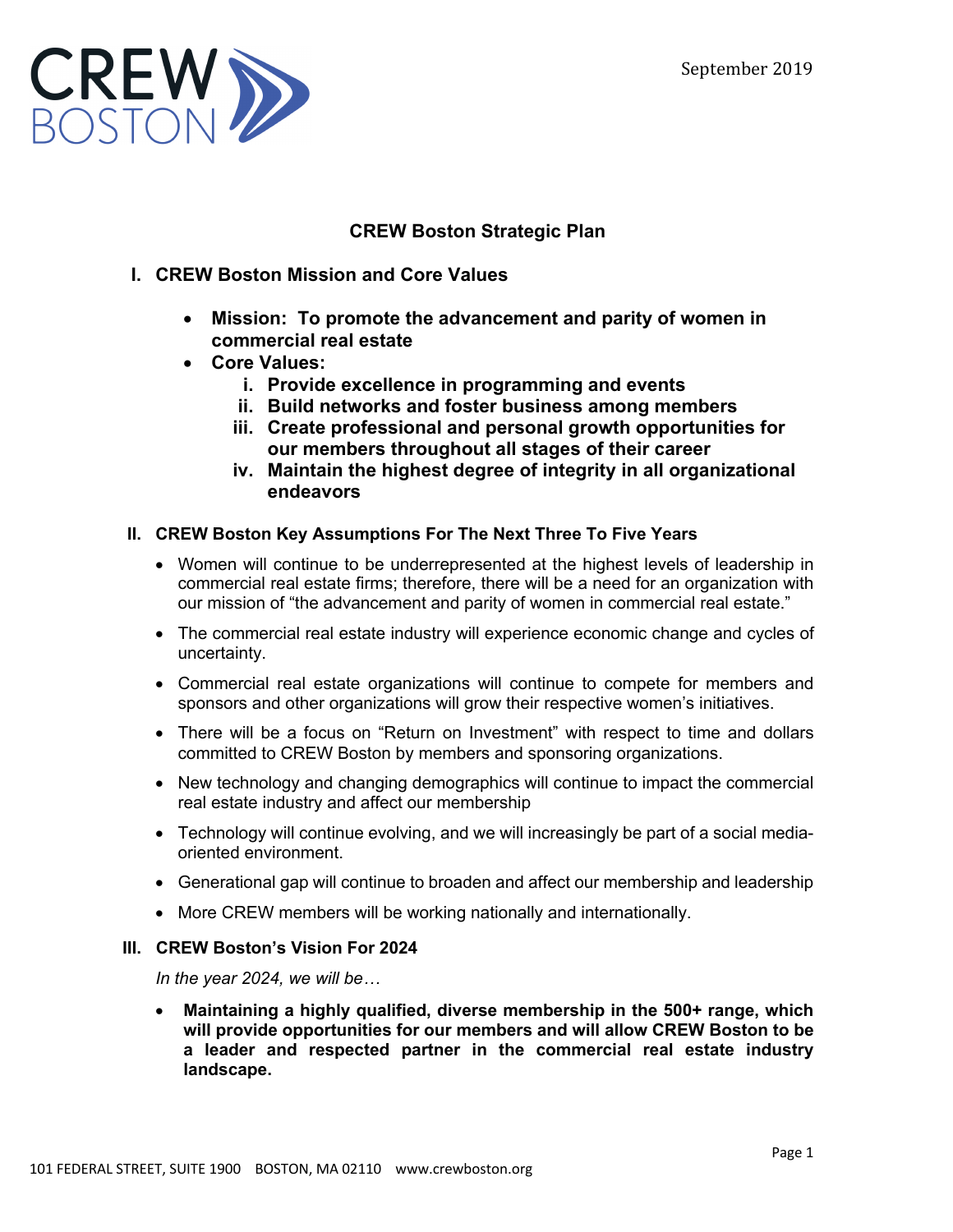- **Tangibly serving as a resource to our members, supporting and helping them advance throughout their careers, by offering substantive opportunities for:**
	- Leadership development;
	- Information sharing (unique, "in the know" information);
	- Business development;
	- Mentoring;
	- Knowledge and learning;
	- Networking; and
	- Recognition of member achievements;
- **Ensuring that our members and their firms realize a return on their investment in CREW Boston. This includes:**
	- Being more intentional and purposeful in referring business to each other, being assertive and recognizing the various types of business development connections made.
	- Being relevant and substantive  $-$  "in the know" and "in the game".
	- Helping members recognize and realize the value of CREW Boston and CREW Network for themselves and for their organizations.
- **Recognized for the CREW Boston members who have advanced to positions of power and authority in the industry**, **thereby increasing the influence of CREW Boston.**

### **IV. CREW Boston Guiding Principles and Strategic Initiatives**

*NOTE: Guiding principles are intended to provide an over-arching and relevant guiding framework for all committees and activities of CREW Boston. Strategic initiatives, on the other hand, lead to the development of specific plans of action and engagement.*

#### **PRINCIPLES**

- **Principle #1: Focus on what we do uniquely well, understanding that we can't be everything to everyone.**
- **Principle #2: Grow strategically to add diversity and strength, not for the sake of growth**.
- **Principle #3: Constantly re-evaluate our value proposition and assure ROI to our members and their firms.**